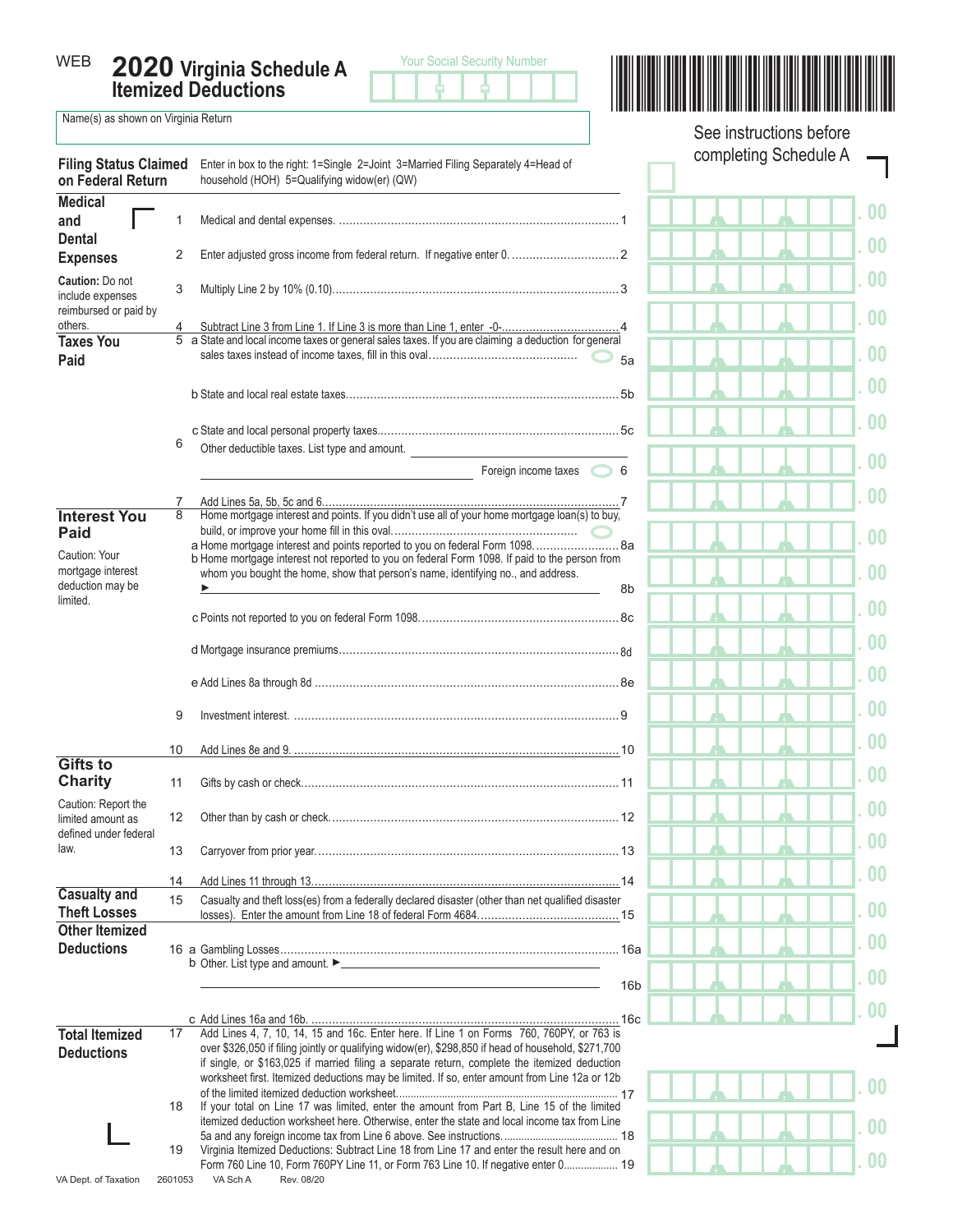#### **FDC Worksheet - Fixed Date Conformity Modifications to Itemized Deductions**

Complete the FDC Worksheet before completing Virginia Schedule A. Enter the information requested on each line. On the Virginia Schedule A, Medical and Dental Expenses (Line 4), Gifts to Charity (Line 14), and Casualty and Theft Loss (Line 15) may require modification due to fixed date conformity adjustments. These amounts should be recomputed by substituting the amount on Line 5 of this worksheet for the FAGI that you used to compute your federal limitations. Also use the amount on Line 5 of this worksheet instead of Line 1 from Forms 760, 760PY, and 763 when computing Virginia Schedule A, Line 17.

### **LIMITED ITEMIZED DEDUCTION WORKSHEET**

#### **Part A – Compute Your Itemized Deduction Limitation**

Complete this worksheet after completing Lines 1-16 of the Virginia Schedule A.

All taxpayers must complete Lines 1-11 of this worksheet as though they were residents of Virginia for the entire taxable year. If your filing status is different for federal and Virginia purposes, see instructions.

| 1. Enter the total amount from Virginia Schedule A, Lines 4, 5a (not to exceed \$10,000 or \$5,000 if married filing                                                                                                                                                                               |         | .00  |
|----------------------------------------------------------------------------------------------------------------------------------------------------------------------------------------------------------------------------------------------------------------------------------------------------|---------|------|
| 2. Enter the total amount from Virginia Schedule A, Lines 4, 9, and 15, plus any gambling losses included on Line 16a                                                                                                                                                                              | 2.      | .00. |
| 3. Subtract Line 2 from Line 1. If the result is zero or less, the limitation does not apply. Stop here and follow the                                                                                                                                                                             | 3.      | .00  |
|                                                                                                                                                                                                                                                                                                    | 4.      | .00. |
| 5. Enter the total from Line 1 of Form 760, Form 760PY, or Line 763 (or amount from Line 5 of FDC Worksheet).                                                                                                                                                                                      | 5.      | .00. |
| 6. Enter \$326,050 if filing jointly or qualifying widow(er), \$298,850 if head of household, \$271,700 if single, or \$163,025                                                                                                                                                                    | 6.      | .00. |
| 7. Subtract Line 6 from Line 5. If the result is zero or less, stop here, the limitation does not apply. Stop here and follow                                                                                                                                                                      | 7.      | .00  |
|                                                                                                                                                                                                                                                                                                    | 8.      | .00. |
|                                                                                                                                                                                                                                                                                                    |         | .00. |
|                                                                                                                                                                                                                                                                                                    |         | .00. |
|                                                                                                                                                                                                                                                                                                    |         | 11.  |
| 12. Limited Itemized Deduction Total                                                                                                                                                                                                                                                               |         |      |
| Resident (Form 760) and Nonresident (Form 763) filers<br>12a. l<br>Subtract Line 9 from Line 1 and enter here and on Virginia Schedule A, Line 17. Continue to Part B of the                                                                                                                       |         | .00  |
| Part-Year Resident (Form 760PY) filers<br>$12b$ .<br>Enter only the itemized deductions paid while a Virginia resident on Virginia Schedule A. Use the steps<br>below to compute the amount to enter on Line 17 of Virginia Schedule A if you are subject to the itemized<br>deduction limitation. | $12a$ . |      |
| 1) Enter the total amount from Virginia Schedule A Lines 4, 5a (not to exceed<br>\$10,000 or \$5,000 if married filing separately), 5b, 5c, 6, 10, 14, 15, and 16c. 1<br>.00                                                                                                                       |         |      |
| 2) Multiply the total amount from Virginia Schedule A, Lines 5a (not to exceed<br>\$10,000 or \$5,000 if married filing separately), 5b, 5c, 6, 8e, 14, and 16c<br>.00.                                                                                                                            |         |      |
|                                                                                                                                                                                                                                                                                                    | 12b.    | .00. |
| Part B – Compute Your State and Local Income Tax Modification                                                                                                                                                                                                                                      |         |      |
| 13. Enter state and local income tax from Virginia Schedule A, Line 5a (not to exceed \$10,000 or \$5,000 if married                                                                                                                                                                               |         |      |

| $\cdot$ | Enter of and tool information that is in signification believation, Enter or thor to oxyood who,ove or wo,ove in mannou |  |
|---------|-------------------------------------------------------------------------------------------------------------------------|--|
|         | filing separately). Part year residents enter only the amount paid while a resident. For foreign income tax, see        |  |
|         | instructions.                                                                                                           |  |
|         |                                                                                                                         |  |
|         |                                                                                                                         |  |
|         |                                                                                                                         |  |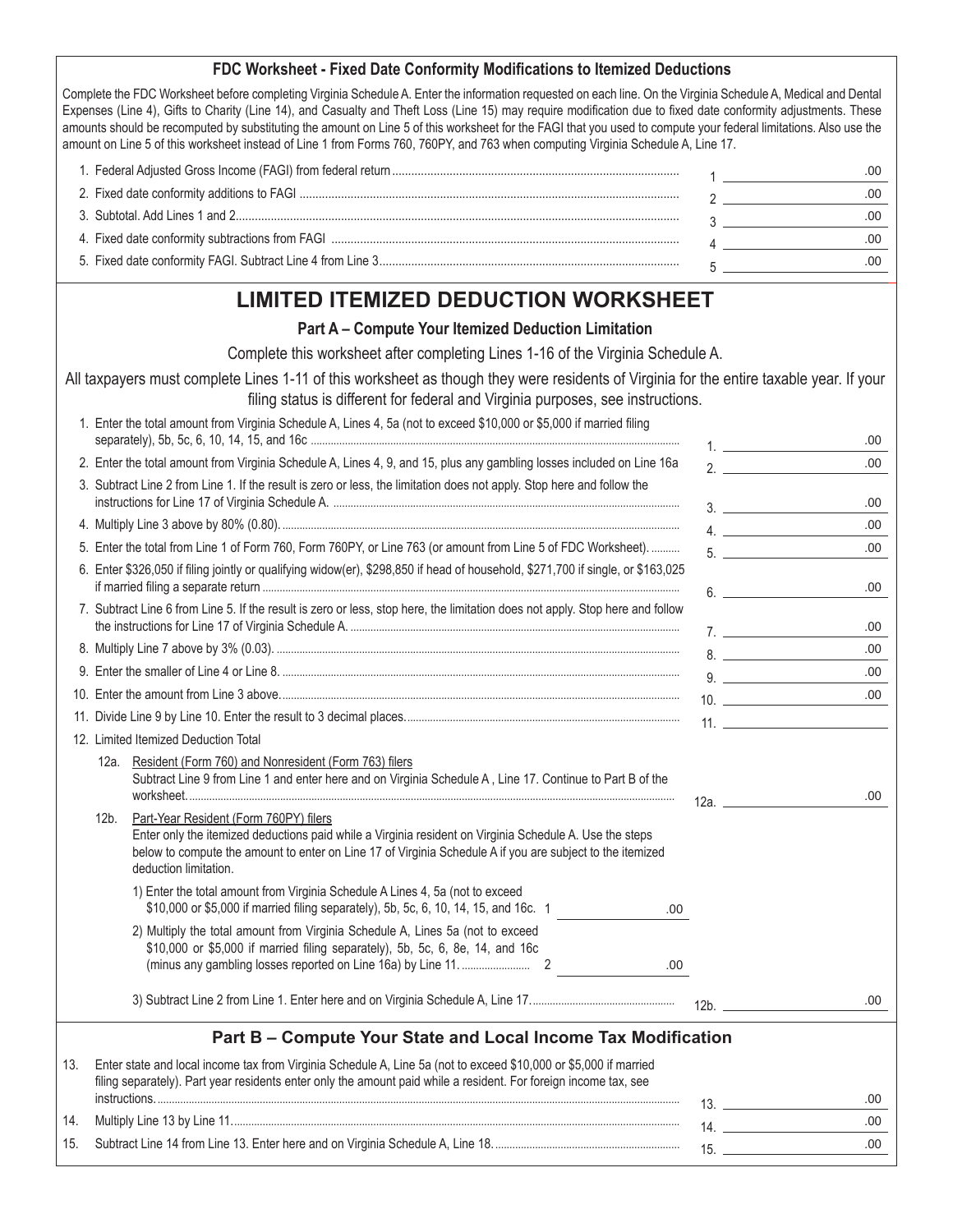# **2020 Virginia Schedule A Itemized Deductions**

**Generally, line items on Virginia Schedule A are defined in federal law and explained in the instructions for federal Schedule A (Form 1040) and instructions for federal Schedule A. Some exceptions apply and are explained in these instructions.**

## **Important Information Regarding 2020 Virginia Income Tax Returns**

Under emergency legislation enacted by the 2020 General Assembly, Virginia's date of conformity to the terms of the Internal Revenue Code will advance from December 31, 2018 to December 31, 2019.

The legislation specifically deconforms Virginia from a federal provision that reduces the medical expense deduction threshold for Taxable Year 2019 and Taxable Year 2020.

Federal legislation also extends for three years tax provisions, commonly known as "extenders," which generally expired at the end of 2017. Advancing the date of conformity to December 31, 2019, will allow Virginia to conform to these extenders. One extender deals with the treatment of qualified mortgage insurance premiums as interest for purposes of the mortgage interest deduction. The mortgage insurance premiums deduction is reported on Line 8d of the Virginia Schedule A.

#### **What's New**

For taxable years beginning on or after January 1, 2019, taxpayers may claim a deduction for the actual amount of real and personal property taxes imposed by Virginia or any other taxing jurisdiction not otherwise deducted solely on account of the \$10,000 annual limitation on the federal deduction for state and local taxes paid.

For taxable years beginning on or after January 1, 2019, Virginia deconforms from the increase in the medical expense deduction and the suspension of the overall limitation on itemized deductions, commonly known as the Pease limitation.

### **General Information**

Use Virginia Schedule A to determine your itemized deductions. **You must claim the same type of deductions (standard or itemized) on your Virginia return as you claimed on your federal return. As a result, you may not claim itemized deductions on your Virginia return if you claimed the standard deduction on your federal return.** 

Enclose the Virginia Schedule A with your return when filing Forms 760, 760PY, or 763.

If a joint federal return was filed and you are filing separate returns in Virginia, itemized deductions that cannot be accounted for separately must be allocated proportionately between spouses based on each spouse's share of the combined federal adjusted gross income.

Part-year residents should complete the computation using only the deductions for which the underlying expense payments were made during their period of residency in Virginia.

Do not include on Schedule A items deducted elsewhere, such as on Schedules ADJ, 760PY ADJ, or 763 ADJ. See the Form 760 Resident Individual Income Tax Booklet for information regarding additional deductions.

# **Fixed Date Conformity**

Complete the FDC Worksheet before completing the Virginia Schedule A. If you have an addition (Schedule ADJ, Line 2a) or subtraction (Schedule ADJ, Line 6a) for Fixed Date Conformity, refer to the FDC Worksheet to compute your Fixed Date Conformity Federal Adjusted Gross Income. Use the amount on Line 5 of the FDC Worksheet, rather than your Federal Adjusted Gross Income, to compute your Virginia limitations. If you do not have any additions or subtractions related to Fixed Date Conformity, continue to use your Federal Adjusted Gross Income to compute your limitation for these deductions.

# **Line Item Exceptions**

**Medical Expense Deduction.** For Virginia purposes, you are allowed a medical expense deduction only for qualified expenses that exceed 10 percent of federal adjusted gross income.

**Taxes You Paid.** For Virginia purposes, your deduction is generally not subject to the \$10,000 federal limitation for taxable year 2019 and thereafter. However, if you are claiming a deduction for general sales taxes instead of income taxes, fill in the oval and enter on Line 5a the smaller of the state and local sales taxes paid by you during the taxable year or \$10,000 (or \$5,000 if married filing separately).